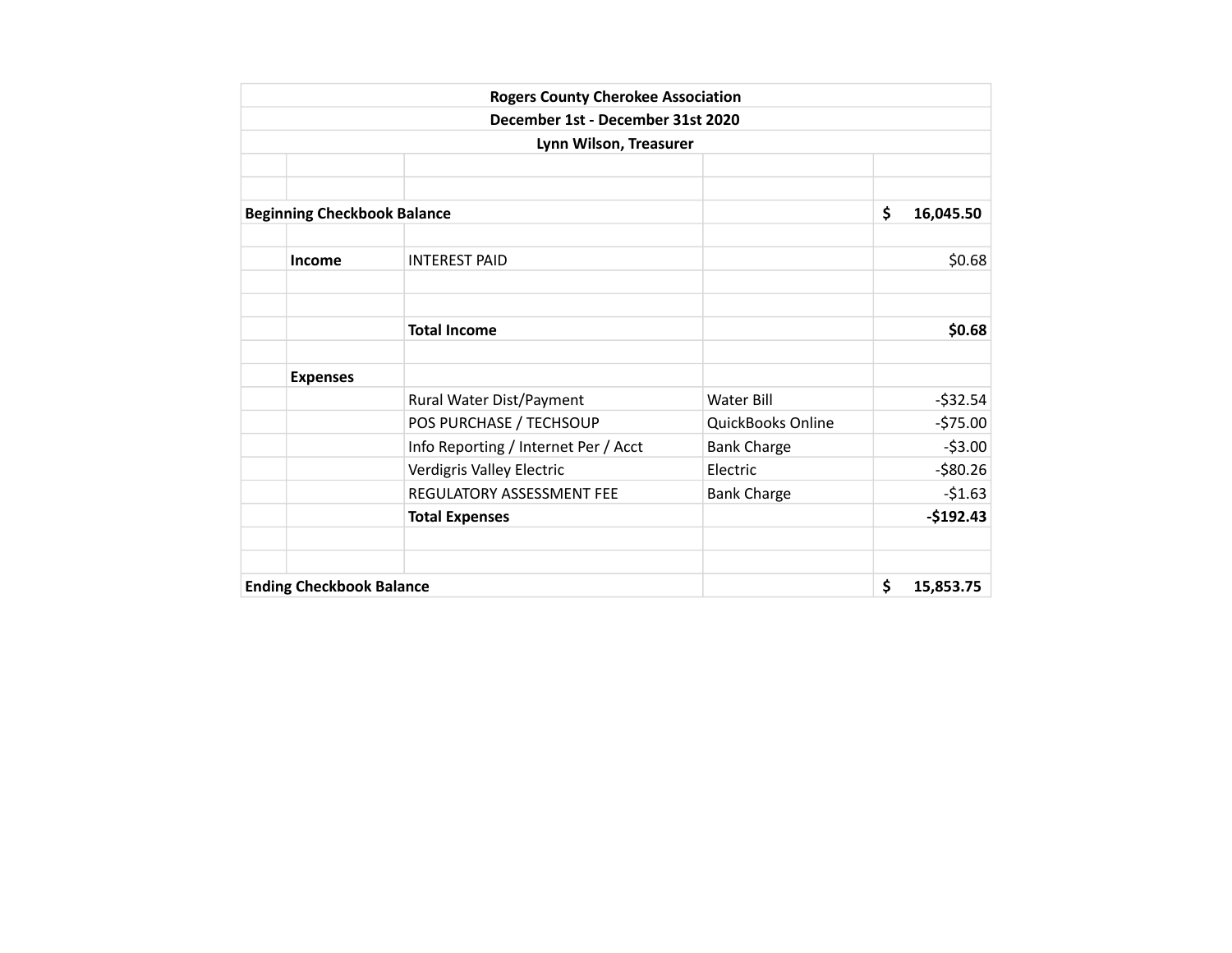|                                    | <b>Rogers County Cherokee Association</b>                             |                                                                                                                                                                                                                                                                                                                       |                        |
|------------------------------------|-----------------------------------------------------------------------|-----------------------------------------------------------------------------------------------------------------------------------------------------------------------------------------------------------------------------------------------------------------------------------------------------------------------|------------------------|
|                                    | November 1st - November 30th 2020                                     |                                                                                                                                                                                                                                                                                                                       |                        |
|                                    | Lynn Wilson, Treasurer                                                |                                                                                                                                                                                                                                                                                                                       |                        |
|                                    |                                                                       |                                                                                                                                                                                                                                                                                                                       |                        |
|                                    |                                                                       |                                                                                                                                                                                                                                                                                                                       |                        |
| <b>Beginning Checkbook Balance</b> |                                                                       |                                                                                                                                                                                                                                                                                                                       | \$<br>16,208.54        |
|                                    |                                                                       |                                                                                                                                                                                                                                                                                                                       |                        |
| <b>Income</b>                      |                                                                       |                                                                                                                                                                                                                                                                                                                       |                        |
|                                    | <b>INTEREST PAID</b>                                                  |                                                                                                                                                                                                                                                                                                                       | \$0.66                 |
|                                    | <b>Total Income</b>                                                   |                                                                                                                                                                                                                                                                                                                       | \$0.66                 |
| <b>Expenses</b>                    |                                                                       |                                                                                                                                                                                                                                                                                                                       |                        |
|                                    | PAYPAL/INST XFER<br>Rural Water Dist/Payment                          | This was an accidental purchase made by<br>Lynn Wilson. She was logged into the<br>RCCA Paypal account instead of her<br>personal account. The funds were<br>reimbursed to the paypal account. The<br>available funds balance in the PayPal<br>account was not transfered to the bank<br>account until February 2021. | $-535.02$<br>$-536.92$ |
|                                    | <b>TELLER CASHED CHECK</b>                                            | Needed to put funds into grant<br>subaccount for account fees                                                                                                                                                                                                                                                         | $-50.03$               |
|                                    | PAYPAL/INST XFER                                                      |                                                                                                                                                                                                                                                                                                                       | $-516.99$              |
|                                    | Info Reporting / Internet Per / Acct                                  |                                                                                                                                                                                                                                                                                                                       | $-53.00$               |
|                                    | VVEC ELEC PMT/ELEC PMTS / 3611611800<br><b>ROGERS COUNTY CHEROKEE</b> |                                                                                                                                                                                                                                                                                                                       | $-570.15$              |
|                                    | REGULATORY ASSESSMENT FEE                                             |                                                                                                                                                                                                                                                                                                                       | $-51.59$               |
|                                    | <b>Total Expenses</b>                                                 |                                                                                                                                                                                                                                                                                                                       | $-574.74$              |
| <b>Ending Checkbook Balance</b>    |                                                                       |                                                                                                                                                                                                                                                                                                                       | \$<br>16,045.50        |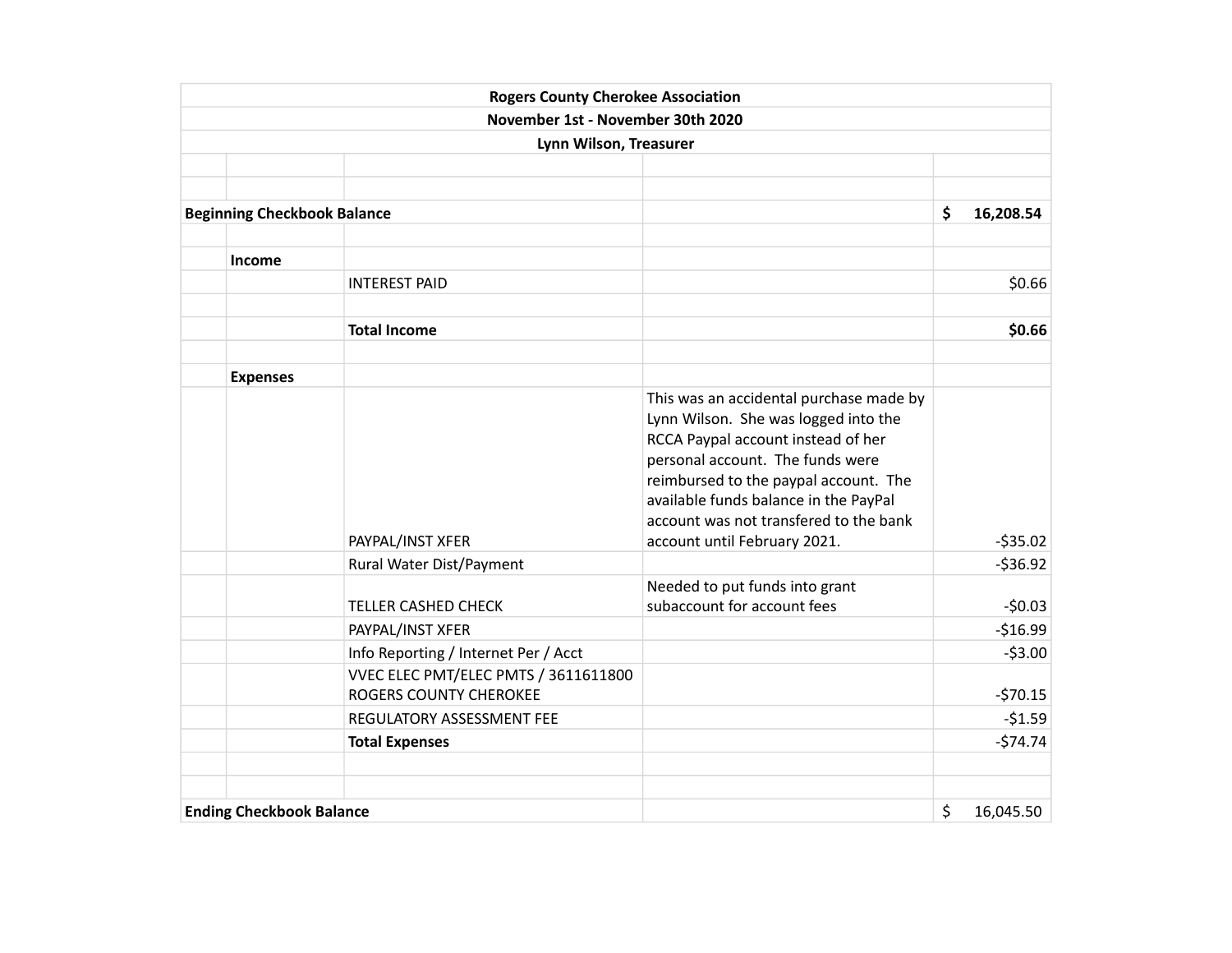|                                    | <b>Rogers County Cherokee Association</b> |             |  |  |
|------------------------------------|-------------------------------------------|-------------|--|--|
|                                    | October 1st - October 31st 2020           |             |  |  |
|                                    | Lynn Wilson, Treasurer                    |             |  |  |
|                                    |                                           |             |  |  |
|                                    |                                           |             |  |  |
| <b>Beginning Checkbook Balance</b> | \$16,527.88                               |             |  |  |
| <b>INCOME</b>                      |                                           |             |  |  |
|                                    | <b>Interest Paid</b>                      | \$0.69      |  |  |
| <b>Total Income</b>                |                                           | \$0.69      |  |  |
|                                    |                                           |             |  |  |
| <b>EXPENSES</b>                    |                                           |             |  |  |
|                                    | Rural Water Dist/Payment                  | (38.88)     |  |  |
|                                    | Lowes                                     | (203.00)    |  |  |
|                                    | Paddle.com (facebook plugin fee)          | (6.00)      |  |  |
|                                    | Info Reporting                            | (3.00)      |  |  |
|                                    | Verdigris Valley Electric                 | (68.07)     |  |  |
|                                    | <b>Regulatory Assessment Fee</b>          | (1.67)      |  |  |
| <b>Total Expenses</b>              |                                           | $-5320.62$  |  |  |
|                                    |                                           |             |  |  |
| <b>Ending Checkbook Balance</b>    |                                           | \$16,208.54 |  |  |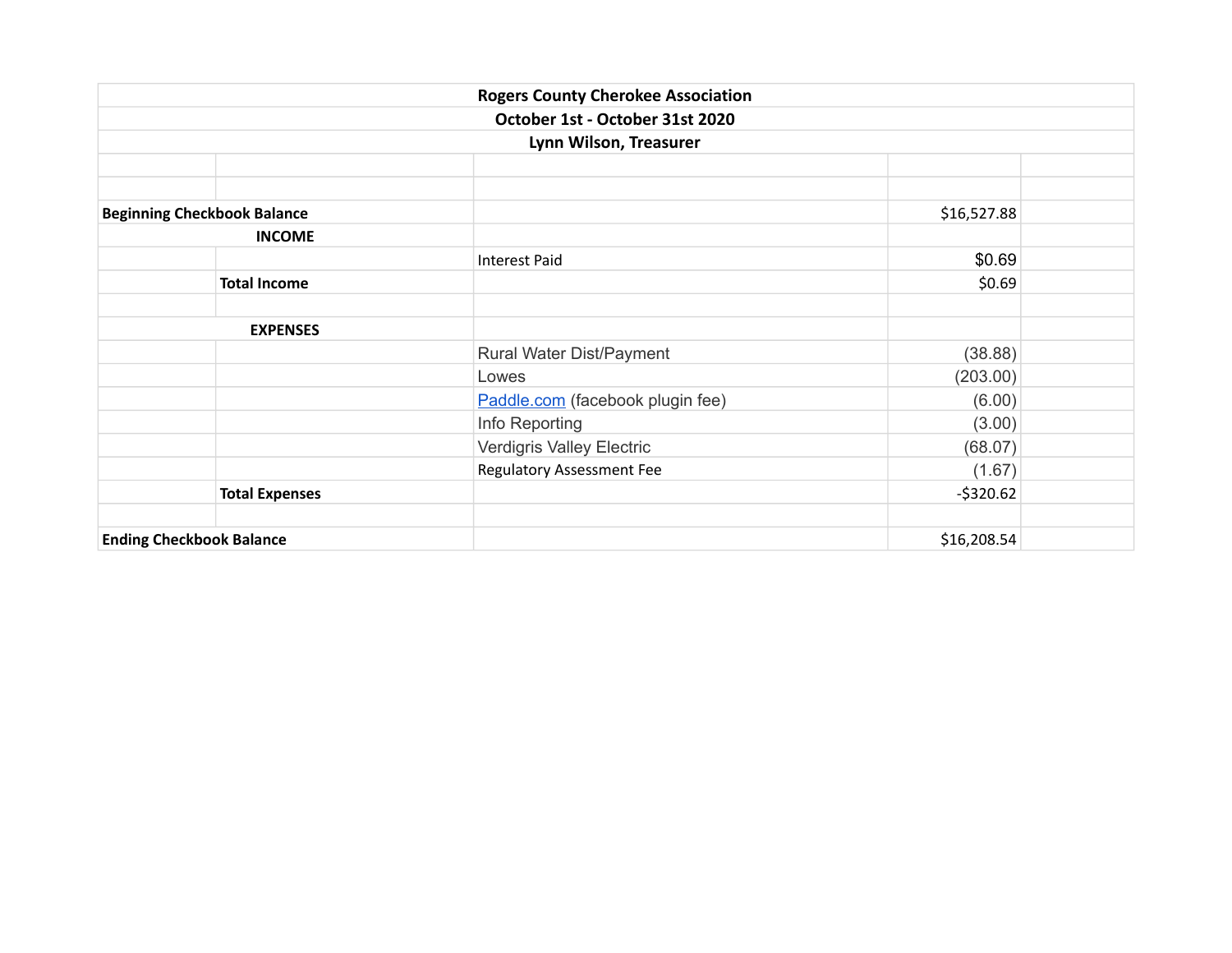|                                    | <b>Rogers County Cherokee Association</b> |                       |             |
|------------------------------------|-------------------------------------------|-----------------------|-------------|
|                                    | September 1st - September 30th 2020       |                       |             |
|                                    | Lynn Wilson, Treasurer                    |                       |             |
|                                    |                                           |                       |             |
|                                    |                                           |                       |             |
| <b>Beginning Checkbook Balance</b> |                                           |                       | \$16,939.58 |
| <b>INCOME</b>                      |                                           |                       |             |
|                                    | <b>Interest Paid</b>                      |                       | \$<br>0.69  |
| <b>Total Income</b>                |                                           |                       | \$0.69      |
|                                    |                                           |                       |             |
| <b>EXPENSES</b>                    |                                           |                       |             |
|                                    | <b>Rural Water</b>                        |                       | (36.60)     |
|                                    | <b>CNA Surety</b>                         | Board Insurance       | (148.00)    |
|                                    |                                           | <b>Trimmer String</b> |             |
|                                    | T&G Power Equipment                       | for push trimmer      | (33.98)     |
|                                    |                                           | Sprayers,             |             |
|                                    |                                           | insecticide and       |             |
|                                    | <b>Stillwater Milling</b>                 | pesticide spray       | (231.71)    |
|                                    |                                           | Social media          |             |
|                                    | Paddle.com                                | plugin for website    | (6.00)      |
|                                    | Info Reporting                            |                       | (3.00)      |
|                                    | Verdigris Valley Electric                 |                       | (114.54)    |
|                                    | <b>Regulatory Assessment Fee</b>          |                       | (1.66)      |
| <b>Total Expenses</b>              |                                           |                       | (575.49)    |
| <b>Ending Checkbook Balance</b>    |                                           |                       | \$16,364.78 |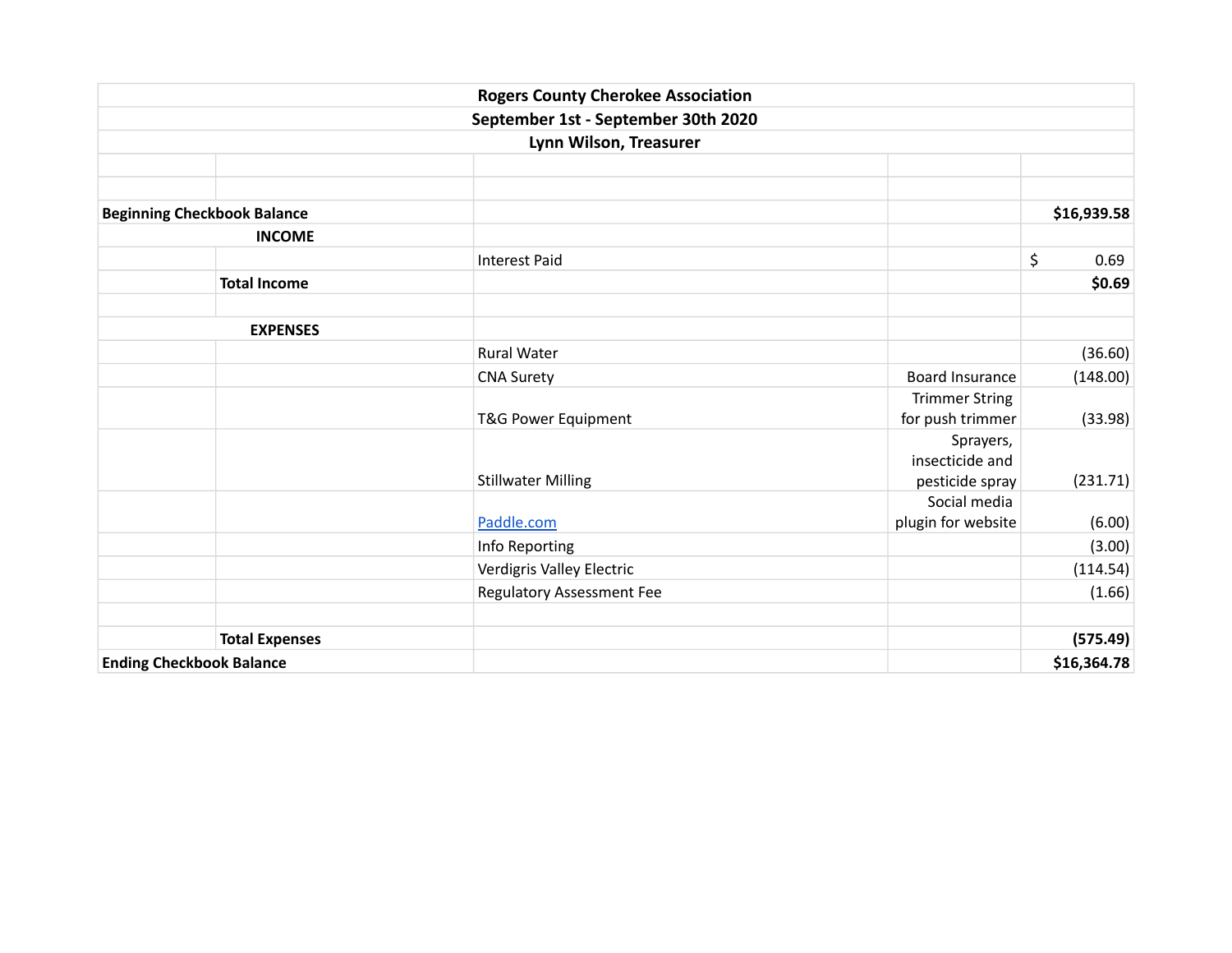|                                    | <b>Rogers County Cherokee Association</b> |                         |
|------------------------------------|-------------------------------------------|-------------------------|
|                                    | August 1st - August 31st 2020             |                         |
|                                    | Lynn Wilson, Treasurer                    |                         |
|                                    |                                           |                         |
|                                    |                                           |                         |
| <b>Beginning Checkbook Balance</b> |                                           | \$17,199.08             |
| <b>INCOME</b>                      | <b>Interest Paid</b>                      | 0.74                    |
| <b>Total Income</b>                |                                           | \$0.74                  |
|                                    |                                           |                         |
| <b>EXPENSES</b>                    | <b>Rural Water District</b>               | (57.74)                 |
|                                    |                                           | String for lawn         |
|                                    | <b>Star S Parts</b><br>mower              | (10.90)                 |
|                                    | T&G Power Equipment                       | New battery<br>(65.59)  |
|                                    |                                           | Seasonal                |
|                                    | T&G Power Equipment                       | (275.70)<br>Maintenance |
|                                    |                                           | Social media            |
|                                    | Paddle.com                                | (6.00)<br>plugin        |
|                                    | Info Reporting                            | (3.00)                  |
|                                    | Verdigris Valley Electric                 | (102.72)                |
|                                    | <b>Regulatory Assessment Fee</b>          | (1.77)                  |
| <b>Total Expenses</b>              |                                           | (523.42)                |
| <b>Ending Checkbook Balance</b>    |                                           | \$16,676.40             |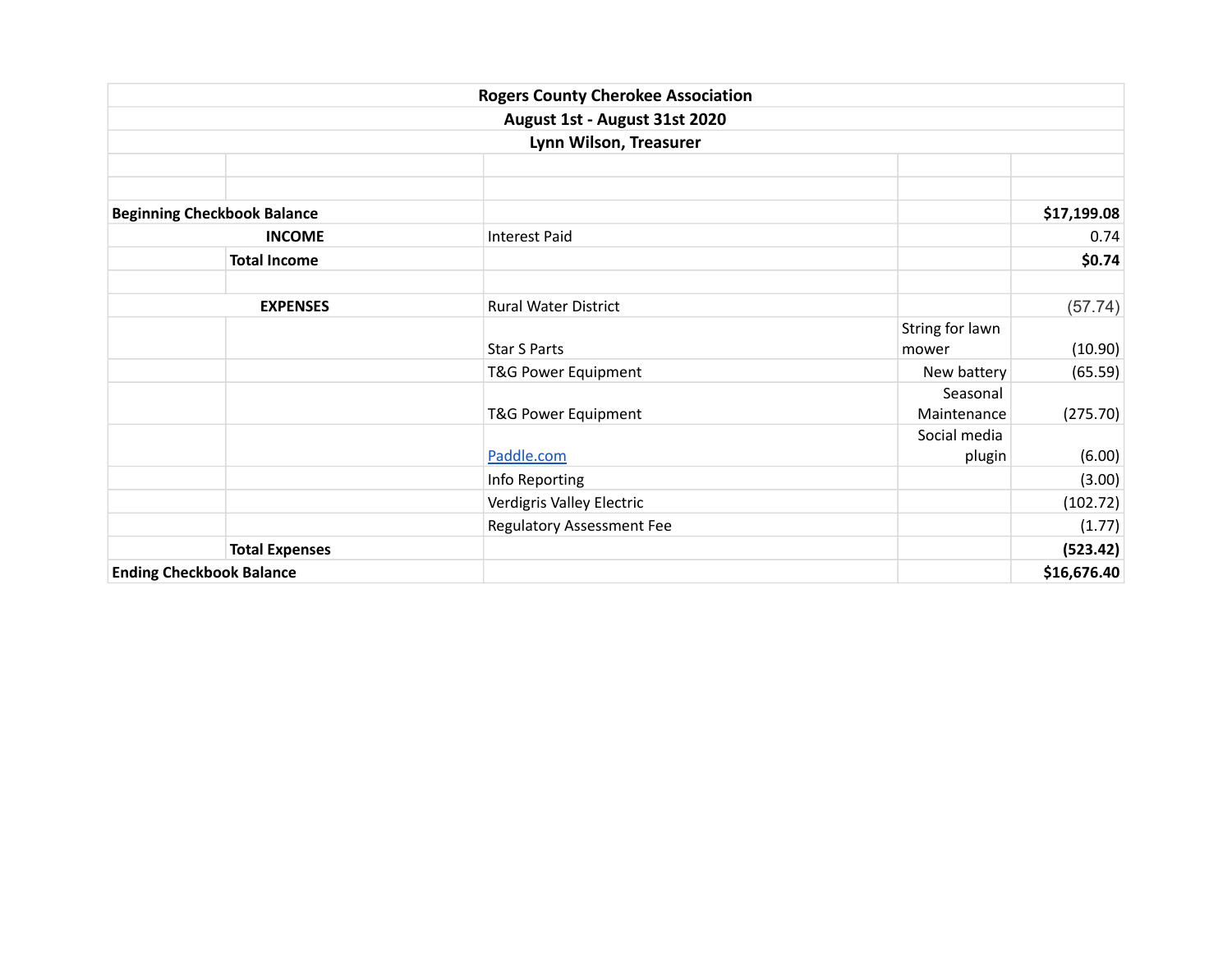|                                    |                       | <b>Rogers County Cherokee Association</b>            |                                       |              |
|------------------------------------|-----------------------|------------------------------------------------------|---------------------------------------|--------------|
|                                    |                       | <b>July 1st - July 31st 2020</b>                     |                                       |              |
|                                    |                       | Lynn Wilson, Treasurer                               |                                       |              |
|                                    |                       |                                                      |                                       |              |
|                                    |                       |                                                      |                                       | \$18,428.59  |
| <b>Beginning Checkbook Balance</b> |                       |                                                      |                                       |              |
|                                    | <b>INCOME</b>         | <b>Interest Paid</b>                                 |                                       | \$0.78       |
|                                    | <b>Total Income</b>   |                                                      |                                       | \$0.78       |
|                                    | <b>EXPENSES</b>       |                                                      |                                       |              |
|                                    |                       |                                                      | Community<br>Garden                   |              |
|                                    |                       | Westlake Hardware                                    | <b>Supplies</b>                       | $-$ \$301.43 |
|                                    |                       | Rural Water Dist/Payment                             |                                       | $-563.53$    |
|                                    |                       | Walmart                                              | <b>Paint Supplies</b>                 | $-563.88$    |
|                                    |                       | Lowes                                                | <b>Paint Supplies</b>                 | $-$127.04$   |
|                                    |                       | <b>CHARGE BACK</b>                                   |                                       | $-$110.00$   |
|                                    |                       | RETURNED / REPROCESSED ITEM /<br><b>HANDLING FEE</b> |                                       | $-55.00$     |
|                                    |                       | PADDLE.COM MARKET LIMITED/IAT /<br><b>PAYPAL</b>     | Social media<br>plugin for<br>website | $-56.00$     |
|                                    |                       |                                                      |                                       | $-53.00$     |
|                                    |                       | Info Reporting / Internet Per / Acct                 |                                       | $-585.00$    |
|                                    |                       | Ken McSpadden                                        | Lawncare                              |              |
|                                    |                       | <b>VVEC ELEC PMT/ELEC PMTS</b>                       |                                       | $-$108.70$   |
|                                    |                       | Lowes                                                | <b>Paint Supplies</b>                 | $-5354.84$   |
|                                    |                       | REGULATORY ASSESSMENT FEE                            |                                       | $-51.87$     |
|                                    | <b>Total Expenses</b> |                                                      |                                       | $-$1,230.29$ |
| <b>Ending Checkbook Balance</b>    |                       |                                                      |                                       | \$17,199.08  |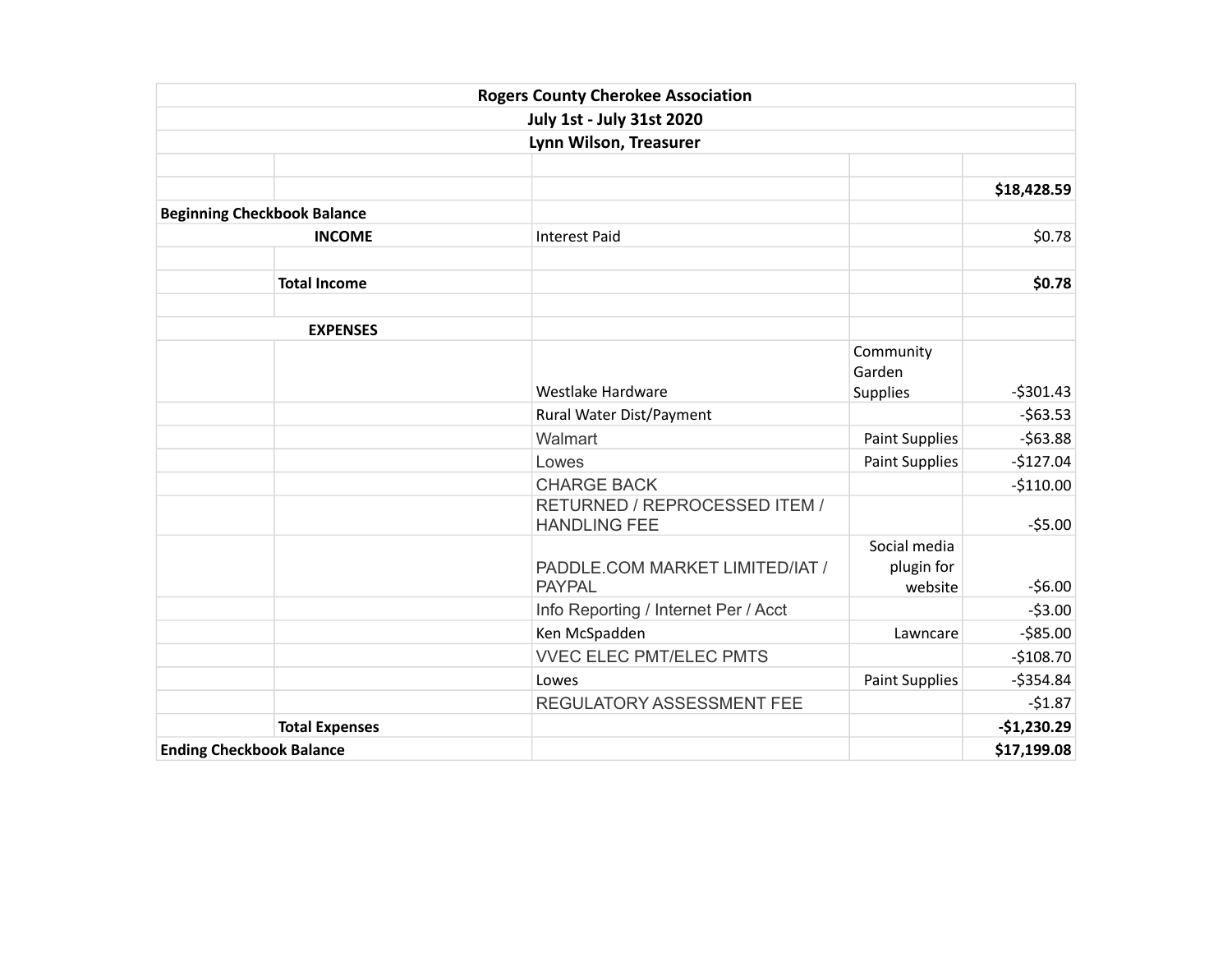|                                    | <b>Rogers County Cherokee Association</b> |                                  |         |             |
|------------------------------------|-------------------------------------------|----------------------------------|---------|-------------|
|                                    | June 1st - June 30th 2020                 |                                  |         |             |
|                                    | Lynn Wilson, Treasurer                    |                                  |         |             |
|                                    |                                           |                                  |         |             |
|                                    |                                           |                                  |         |             |
| <b>Beginning Checkbook Balance</b> |                                           |                                  |         | \$18,896.24 |
|                                    | <b>INCOME</b>                             |                                  |         |             |
|                                    | <b>Bob's Printing</b>                     | <b>Community Garden Donation</b> | \$      | 25.00       |
|                                    | Rotary Club of Claremore                  | <b>Community Garden Donation</b> | $\zeta$ | 110.00      |
|                                    | <b>Messimore Family</b>                   | <b>Community Garden Donation</b> | \$      | 100.00      |
|                                    | Anna Cartwright                           | <b>Community Garden Donation</b> | \$      | 20.00       |
|                                    | <b>Beverly Cowan</b>                      | <b>Community Garden Donation</b> | \$      | 70.00       |
|                                    | Cherokee Nation - Kieth Austin            | <b>Community Garden Donation</b> | \$      | 1,000.00    |
|                                    | Janet Space                               | <b>Community Garden Donation</b> | \$      | 10.00       |
|                                    | Don & Bety James                          | <b>Community Garden Donation</b> | \$      | 15.00       |
|                                    | Refund fromEtsy Seller for Undeliverble   |                                  |         |             |
|                                    | <b>Nastrutrium Seeds</b>                  | <b>Community Garden</b>          | \$      | 9.54        |
|                                    | <b>Interest Paid</b>                      |                                  | \$      | 0.76        |
|                                    | <b>Total Income</b>                       |                                  |         | \$1,360.30  |
|                                    |                                           |                                  |         |             |
|                                    | <b>EXPENSES</b>                           |                                  |         |             |
|                                    | Lowes                                     | <b>Community Garden</b>          |         | (357.45)    |
|                                    |                                           | for new gate and water           |         |             |
|                                    | Reimbursement to Lynn Wilson              | hydrant locks and a lockbox      |         | (60.00)     |
|                                    | Etsy - Nasturitrum Seeds                  | <b>Community Garden</b>          |         | (15.53)     |
|                                    | Worley's Garden Center                    | <b>Community Garden</b>          |         | (220.36)    |
|                                    | Atwoods                                   | <b>Community Garden</b>          |         | (397.86)    |
|                                    | Under the Sun                             | <b>Community Garden</b>          |         | (43.69)     |
|                                    | <b>Rural Water District</b>               |                                  |         | (33.08)     |
|                                    | <b>WalMArt - Plants</b>                   | <b>Community Garden</b>          |         | (36.65)     |
|                                    |                                           | <b>RCCA Website Social Media</b> |         |             |
|                                    | Paddle.com                                | Feed                             |         | (6.00)      |
|                                    | Lowes                                     | Handsaw to cut limbs             |         | (10.91)     |
|                                    | Lowes                                     | Lawncare materials               |         | (96.35)     |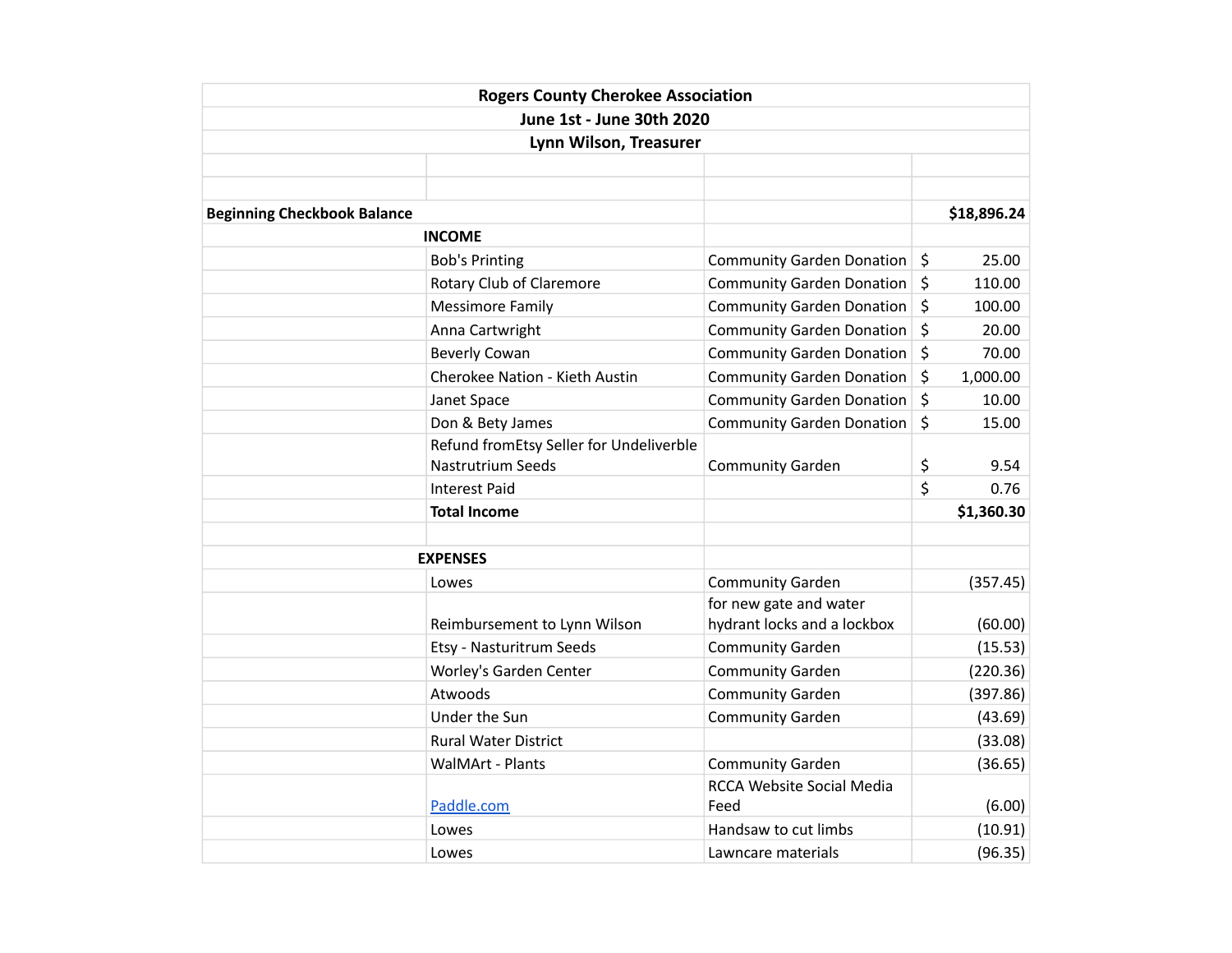|                                 |                                   | <b>Community Garden</b>     |             |
|---------------------------------|-----------------------------------|-----------------------------|-------------|
|                                 | Ace Hardware                      | <b>Materials</b>            | (301.43)    |
|                                 | Info Reporting bank charge        |                             | (3.00)      |
|                                 |                                   | <b>Community Garden</b>     |             |
|                                 | Walmart - soil                    | <b>Materials</b>            | (78.46)     |
|                                 | Verdigris Valley Electric         |                             | (61.84)     |
|                                 |                                   | <b>Community Garden</b>     |             |
|                                 | Lowes - handsaw to cut tree limbs | <b>Materials</b>            | (10.91)     |
|                                 |                                   | Lawncare materials and      |             |
|                                 |                                   | digital timer for community |             |
|                                 | Lowes                             | garden                      | (94.43)     |
|                                 | <b>Total Expenses</b>             |                             | (1,827.95)  |
| <b>Ending Checkbook Balance</b> |                                   |                             | \$18,428.59 |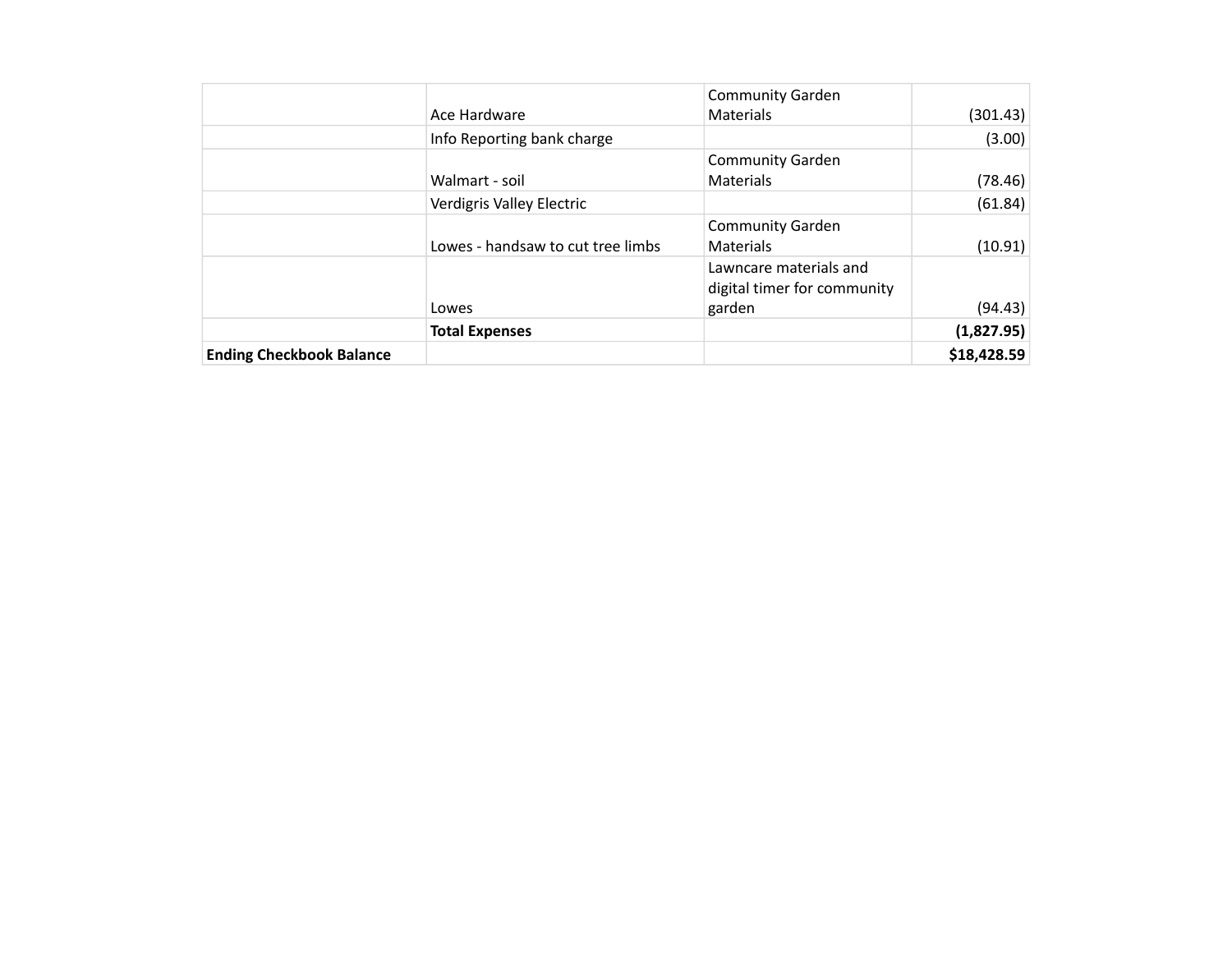| <b>Rogers County Cherokee Association</b> |                              |                                |             |  |  |
|-------------------------------------------|------------------------------|--------------------------------|-------------|--|--|
|                                           | May 1st - May 31st 2020      |                                |             |  |  |
|                                           | Lynn Wilson, Treasurer       |                                |             |  |  |
|                                           |                              |                                |             |  |  |
|                                           |                              |                                |             |  |  |
| <b>Beginning Checkbook Balance</b>        |                              |                                | \$19,529.51 |  |  |
|                                           | <b>INCOME</b>                |                                |             |  |  |
|                                           | <b>Interest Paid</b>         |                                | \$0.83      |  |  |
|                                           | <b>Matt Cruise</b>           | Membership                     | \$<br>10.00 |  |  |
|                                           | Susie Kelsey                 | Membership Dues/Donation       | \$<br>32.00 |  |  |
|                                           | Susie Kelsey                 | Purchase of wild onions        | \$<br>15.00 |  |  |
|                                           | Cheryl Backward              | Purchase of wild onions        | \$<br>30.00 |  |  |
|                                           | Harris Air Conditioning, LLC | Community Garden Donation   \$ | 96.80       |  |  |
|                                           | Angielina Grass              | Community Garden Donation   \$ | 9.41        |  |  |
|                                           | Angielina Grass              | Community Garden Donation   \$ | 9.41        |  |  |
|                                           | Tom Harris                   | Community Garden Donation   \$ | 38.54       |  |  |
|                                           | Jennifer Watkins             | Community Garden Donation \$   | 19.12       |  |  |
|                                           | galela birdwell              | Community Garden Donation \$   | 4.55        |  |  |
|                                           | Kathy Gazzam                 | Community Garden Donation   \$ | 19.12       |  |  |
|                                           | Cathy Wilson                 | Community Garden Donation   \$ | 4.55        |  |  |
|                                           | Lisa Davis                   | Community Garden Donation   \$ | 9.41        |  |  |
|                                           | Adams Canine Academy, Inc.   | Community Garden Donation   \$ | 10.00       |  |  |
|                                           | Janice Tharp                 | Community Garden Donation   \$ | 4.55        |  |  |
|                                           | Jay Hester                   | Community Garden Donation \$   | 5.00        |  |  |
|                                           | MoonHawk Art, LLC            | Community Garden Donation \$   | 4.55        |  |  |
|                                           | Kathryn Forbes               | Community Garden Donation   \$ | 25.00       |  |  |
|                                           | Cara Cowan Watts             | Community Garden Donation   \$ | 25.00       |  |  |
|                                           | Renata Ryan                  | Community Garden Donation   \$ | 9.41        |  |  |
|                                           | Patti Jo King                | Community Garden Donation \$   | 4.55        |  |  |
|                                           | Melissa Lewis                | Community Garden Donation   \$ | 48.25       |  |  |
|                                           | East of Santa Fe             | Community Garden Donation   \$ | 48.25       |  |  |
|                                           | Kacey Soliz                  | Community Garden Donation   \$ | 4.55        |  |  |
|                                           | Coody Creek                  | Community Garden Donation   \$ | 4.55        |  |  |
|                                           | <b>Melanie Giang</b>         | Community Garden Donation   \$ | 9.41        |  |  |
|                                           | Jamie Clyma                  | Community Garden Donation   \$ | 23.97       |  |  |
|                                           | <b>Becky Martins</b>         | Community Garden Donation   \$ | 23.97       |  |  |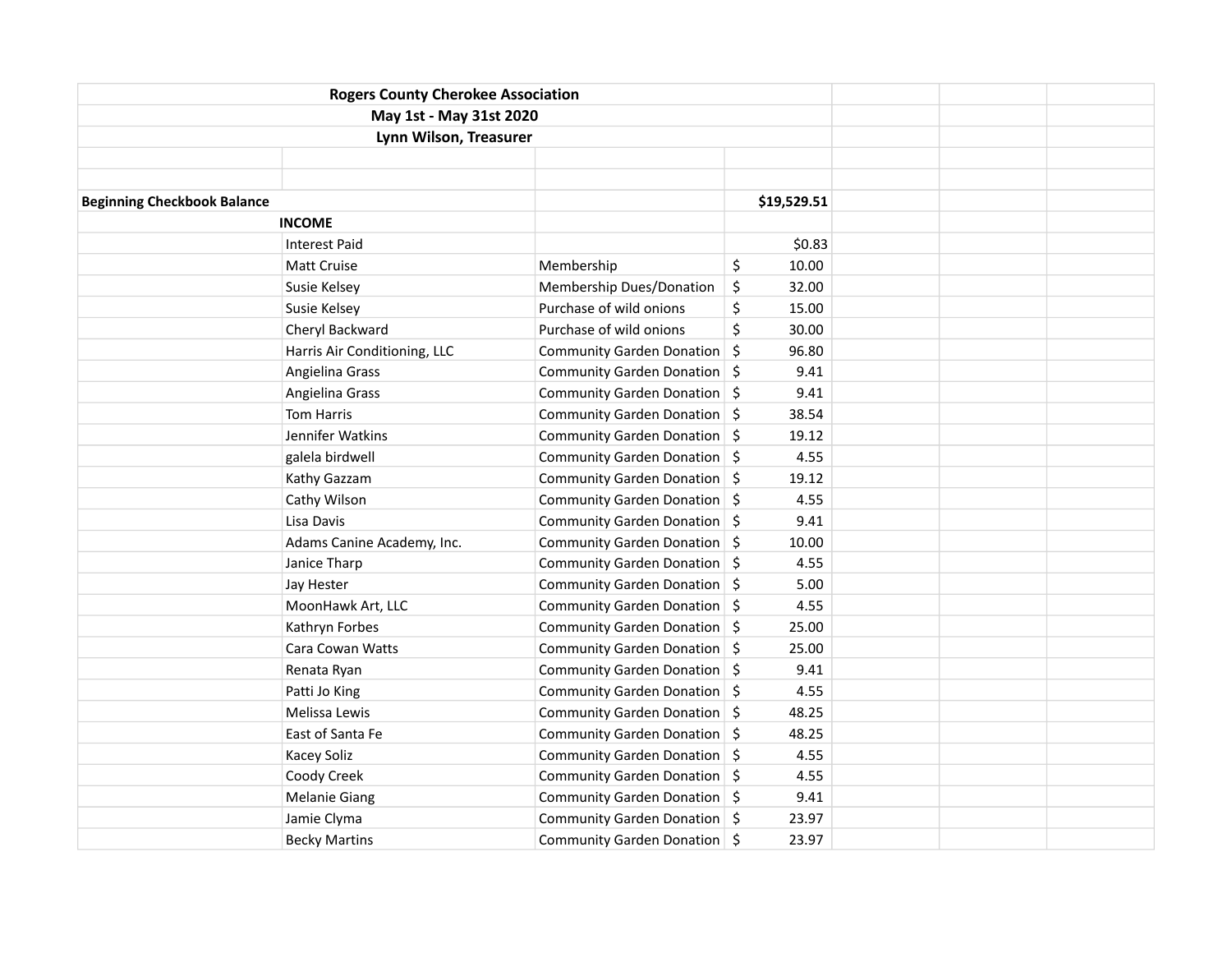|                                 | Melissa Brooner                      | Community Garden Donation   \$ | 23.97       |         |          |
|---------------------------------|--------------------------------------|--------------------------------|-------------|---------|----------|
|                                 | Tara Hutchison                       | Community Garden Donation   \$ | 9.41        |         |          |
|                                 | Daniel Sixkiller                     | Community Garden Donation   \$ | 9.41        |         |          |
|                                 | <b>Total Income</b>                  |                                | \$592.54    |         |          |
|                                 |                                      |                                |             |         |          |
|                                 | <b>EXPENSES</b>                      |                                |             |         |          |
|                                 | Rural Water Dist/Payment             |                                | (33.60)     | Website | (542.31) |
|                                 | NameCheap - Website Domain           | <b>RCCA Website</b>            | (13.16)     |         |          |
|                                 |                                      | Upgrade charge and hosting     |             |         |          |
|                                 | Weebly                               | for new website                | (529.15)    | Mowing  | (255.00) |
|                                 | Info Reporting / Internet Per / Acct |                                | (3.00)      |         |          |
|                                 | <b>VVEC ELEC PMT/ELEC PMTS</b>       |                                | (64.92)     |         |          |
|                                 | Ken McSpadden                        | Lawn Care for 2 weeks          | (170.00)    |         |          |
|                                 | REGULATORY ASSESSMENT FEE            |                                | (1.98)      |         |          |
|                                 | Ken McSpadden                        | Lawn Care for 1 week           | (85.00)     |         |          |
|                                 | Ken Davis Co.                        | Dirt for Community Garden      | (325.00)    |         |          |
|                                 | <b>Total Expenses</b>                |                                | (1,225.81)  |         |          |
| <b>Ending Checkbook Balance</b> |                                      |                                | \$18,896.24 |         |          |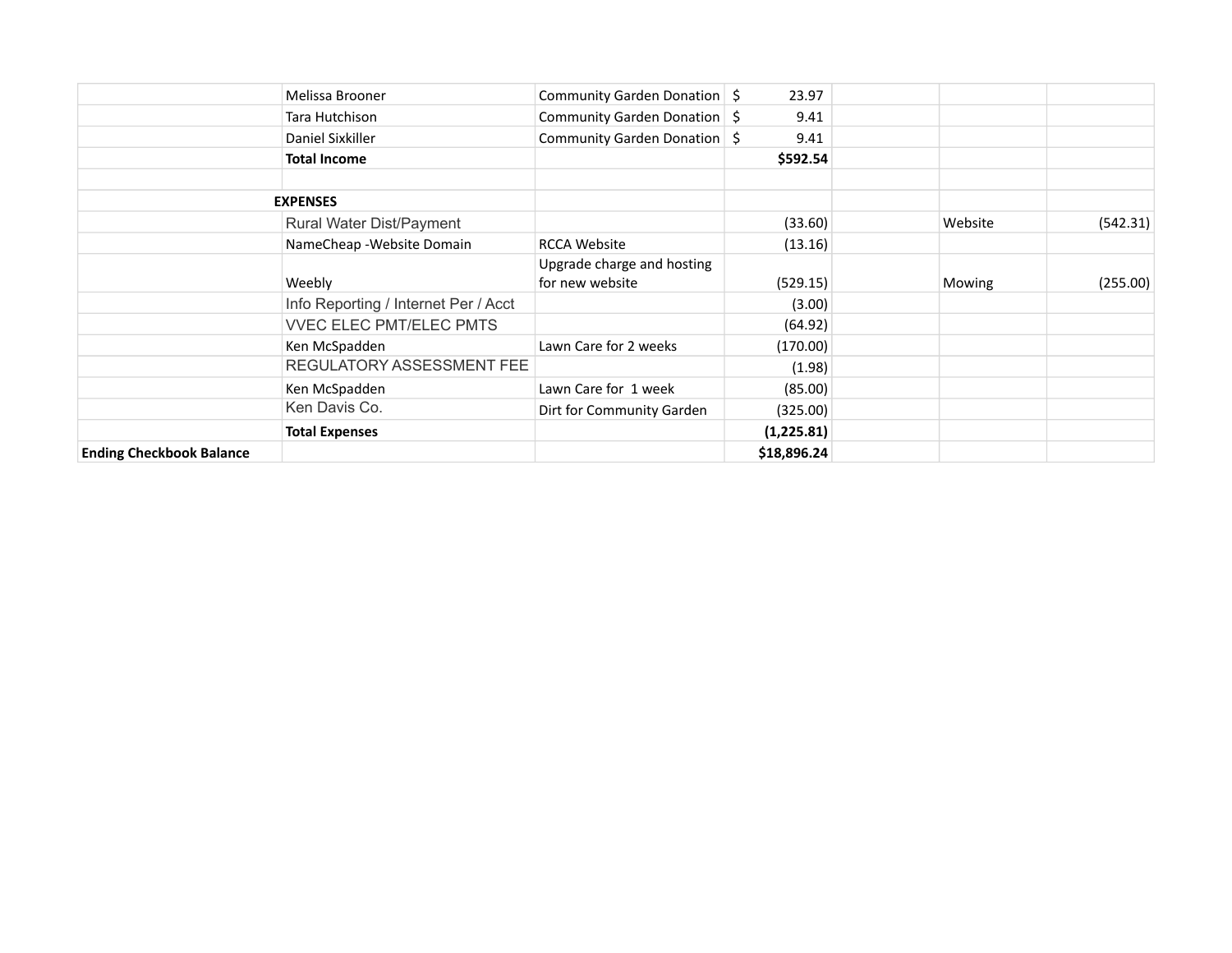|                                    | <b>Rogers County Cherokee Association</b>    |                      |             |
|------------------------------------|----------------------------------------------|----------------------|-------------|
|                                    | April 1st - April 30th 2020                  |                      |             |
|                                    | Lynn Wilson, Treasurer                       |                      |             |
|                                    |                                              |                      |             |
|                                    |                                              |                      |             |
| <b>Beginning Checkbook Balance</b> |                                              |                      | \$20,016.00 |
|                                    |                                              |                      |             |
| Income                             | <b>Interest Paid</b>                         |                      | \$0.82      |
|                                    | <b>Total Income</b>                          |                      | \$0.82      |
| <b>Expenses</b>                    | <b>Rural Water District</b>                  |                      | (32.99)     |
|                                    | Ken McSpadden                                | Lawn Care            | (85.00)     |
|                                    | Diamond P Lawn                               | Purchased weed eater | (199.99)    |
|                                    | Info Reporting / Internet Per / Acct         |                      | (3.00)      |
|                                    | Verdigris Valley Electric                    |                      | (164.37)    |
|                                    | <b>Regulatory Assesment Fee</b>              |                      | (1.96)      |
|                                    | <b>Total Expenses</b>                        |                      | $-5487.31$  |
|                                    | <b>Ending Checkbook Balance - April 2020</b> |                      | \$19,529.51 |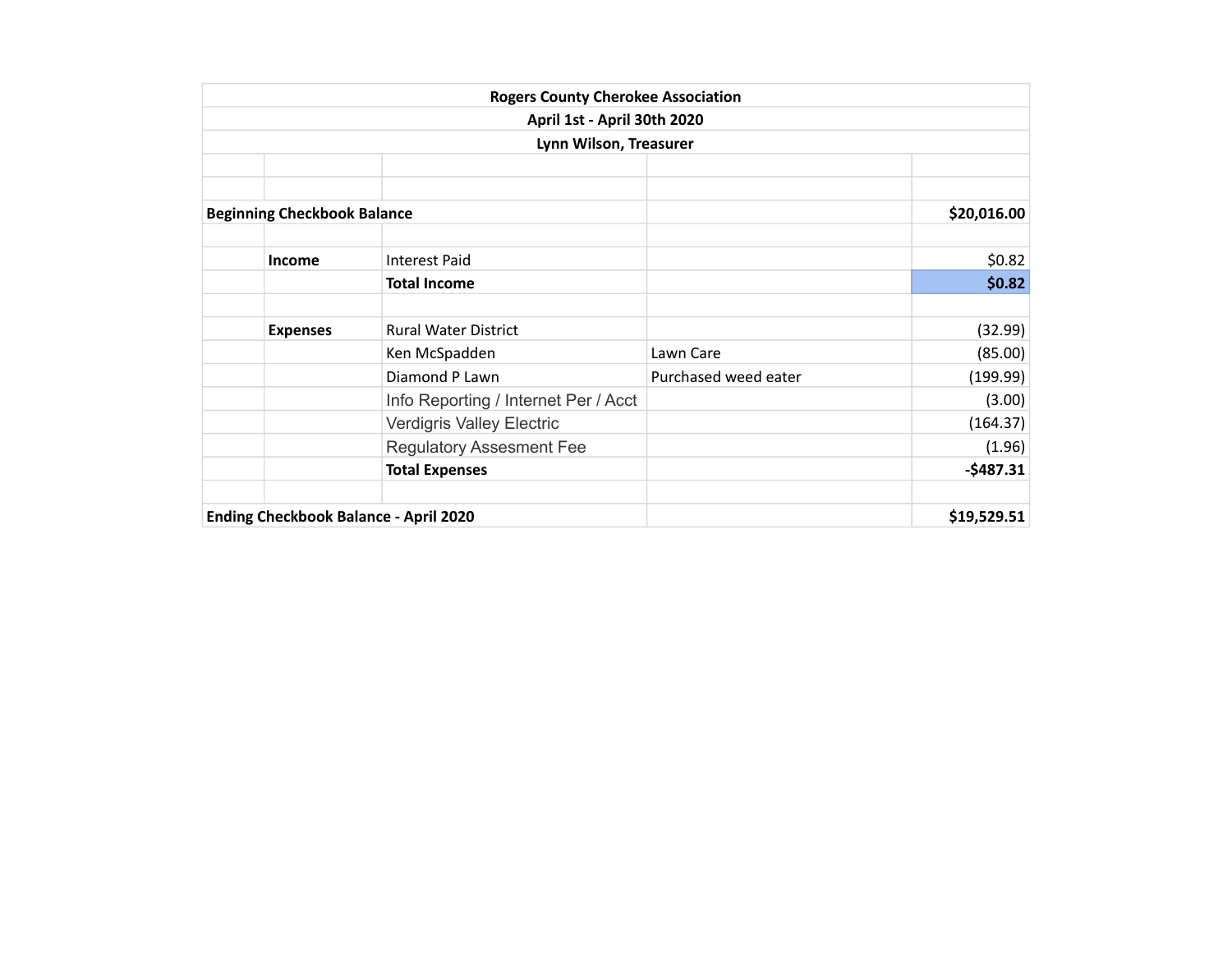|                                                 | <b>Rogers County Cherokee Association</b> |                        |                |
|-------------------------------------------------|-------------------------------------------|------------------------|----------------|
|                                                 | March 1st - March 31st 2020               |                        |                |
|                                                 | Lynn Wilson, Treasurer                    |                        |                |
|                                                 |                                           |                        |                |
|                                                 |                                           |                        |                |
| <b>Beginning Checkbook Balance</b>              |                                           |                        | \$18,679.59    |
| Income                                          |                                           |                        |                |
|                                                 | <b>Cherokee Nation Donation</b>           | Donation               | \$<br>2,000.00 |
|                                                 | <b>Interest Paid</b>                      |                        | \$1.90         |
|                                                 | <b>Total Income</b>                       |                        | \$2,001.90     |
|                                                 |                                           |                        |                |
| <b>Expenses</b>                                 |                                           |                        |                |
|                                                 | <b>Rural Water District</b>               |                        | (33.27)        |
|                                                 | <b>United States Postal Service</b>       | PO Box Renewal         | (92.00)        |
|                                                 |                                           | 2019 Tax               |                |
|                                                 | Holloway Tax Service                      | preparation            | (25.00)        |
|                                                 | Info Reporting / Internet Per             |                        | (3.00)         |
|                                                 |                                           | Purchase of            |                |
|                                                 |                                           | <b>Onions for Wild</b> |                |
|                                                 | <b>Withdrawl from BancFirst</b>           | <b>Onion Dinner</b>    | (240.00)       |
|                                                 | Verdigris Valley Electric                 |                        | (263.18)       |
|                                                 | Gas for Mower                             | Lawn Care              | (7.06)         |
|                                                 | REGULATORY ASSESSMENT FEE                 |                        | (1.98)         |
|                                                 | <b>Total Expenses</b>                     |                        | $-$665.49$     |
|                                                 |                                           |                        |                |
| <b>Ending Checkbook Balance - February 2020</b> |                                           |                        | \$20,016.00    |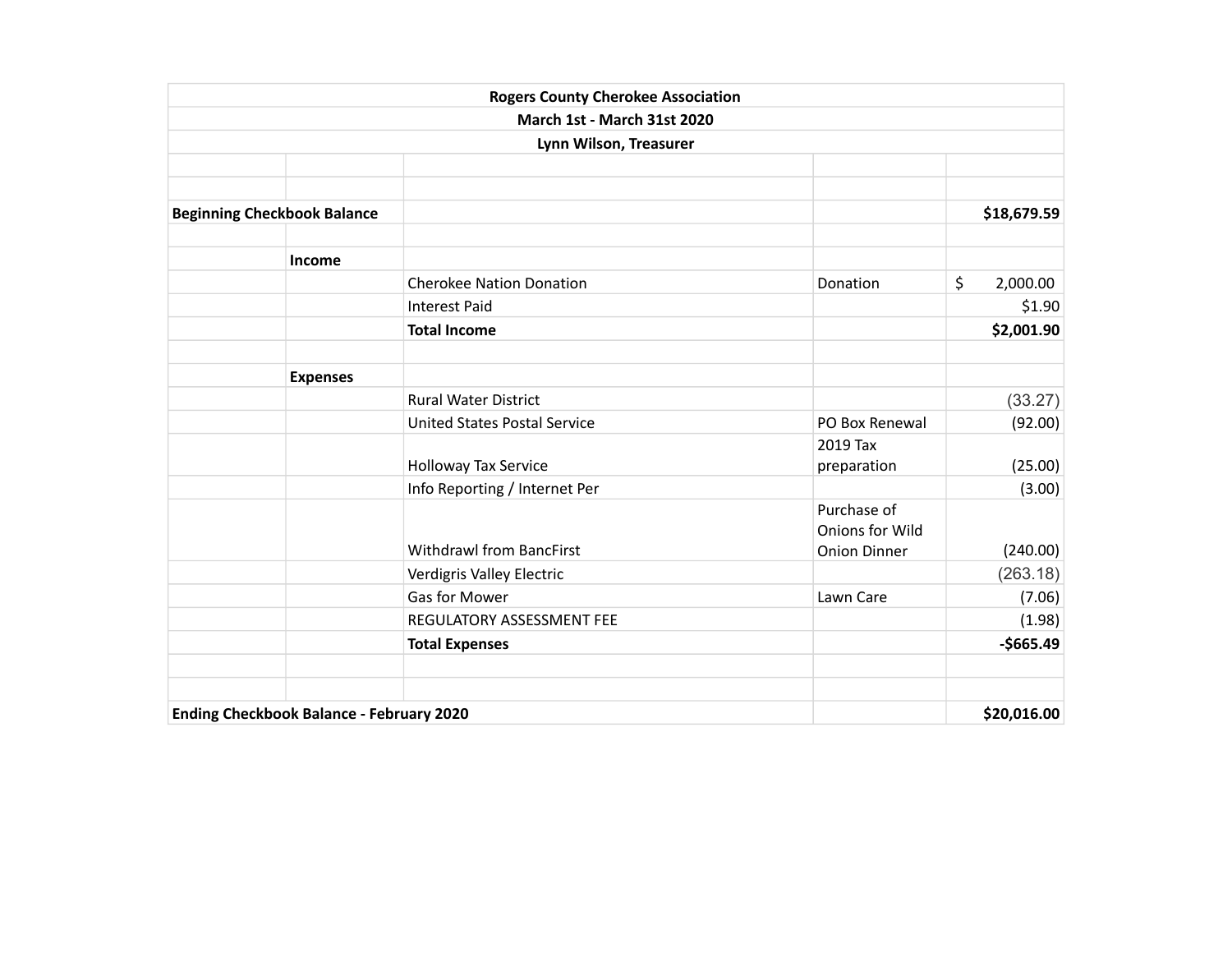|                             | Rogers County Cherokee Association   |                                                       |                    |             |
|-----------------------------|--------------------------------------|-------------------------------------------------------|--------------------|-------------|
|                             | February 1 through February 29, 2020 |                                                       |                    |             |
| Lynn Wilson, Treasurer      |                                      |                                                       |                    |             |
|                             |                                      |                                                       |                    |             |
|                             |                                      |                                                       |                    |             |
| Beginning Checkbook Balance |                                      |                                                       |                    | \$19,271.40 |
|                             |                                      |                                                       |                    |             |
|                             | Income                               |                                                       |                    |             |
|                             |                                      | John Gill Membership Dues                             | Membership Dues    | \$10.00     |
|                             |                                      | Lorna and Howard Holloway Membership Dues             | Membership Dues    | \$20.00     |
|                             |                                      | John and Wilma and Chris Yocham Membership Dues       | Membership Dues    | \$25.00     |
|                             |                                      | Sandee and Doug McClure Membership Dues               | Membership Dues    | \$20.00     |
|                             |                                      | Lynette Trotter Membership Dues                       | Membership Dues    | \$10.00     |
|                             |                                      |                                                       | Jim had already    |             |
|                             |                                      |                                                       | paid 10.00 at      |             |
|                             |                                      | Jim and Lori Milam Family Membership Dues             | previous meeting   | \$15.00     |
|                             |                                      | Paige Condren Membership Dues                         | Membership Dues    | \$10.00     |
|                             |                                      | Sheila and Glen Condren Membership Dues               | Membership Dues    | \$25.00     |
|                             |                                      | Lois and Don and Steve Summers Family Membership Dues | Membership Dues    | \$25.00     |
|                             |                                      | Jan Tharp Membership Dues                             | Membership Dues    | \$10.00     |
|                             |                                      | Lori and Sabrina Milam                                | Pottery Class Reg. | \$64.00     |
|                             |                                      |                                                       | Family             |             |
|                             |                                      |                                                       | membership and     |             |
|                             |                                      | Valerie Martich                                       | pottery class reg. | \$57.00     |
|                             |                                      | <b>Interest Paid</b>                                  |                    | \$5.26      |
|                             |                                      | <b>Total Income</b>                                   |                    | \$296.26    |
|                             |                                      |                                                       |                    |             |
|                             |                                      |                                                       |                    |             |
|                             | Expenses                             |                                                       |                    |             |
|                             |                                      | <b>Rural Water District</b>                           |                    | $-533.54$   |
|                             |                                      | Farmers Insurance                                     |                    | $-$649.00$  |
|                             |                                      | Info Reporting / Internet Per / Acct                  |                    | $-53.00$    |
|                             |                                      | Verdigris Valley Electric                             |                    | $-5200.73$  |
|                             |                                      | <b>Regulatory Assessment Fee</b>                      |                    | $-51.80$    |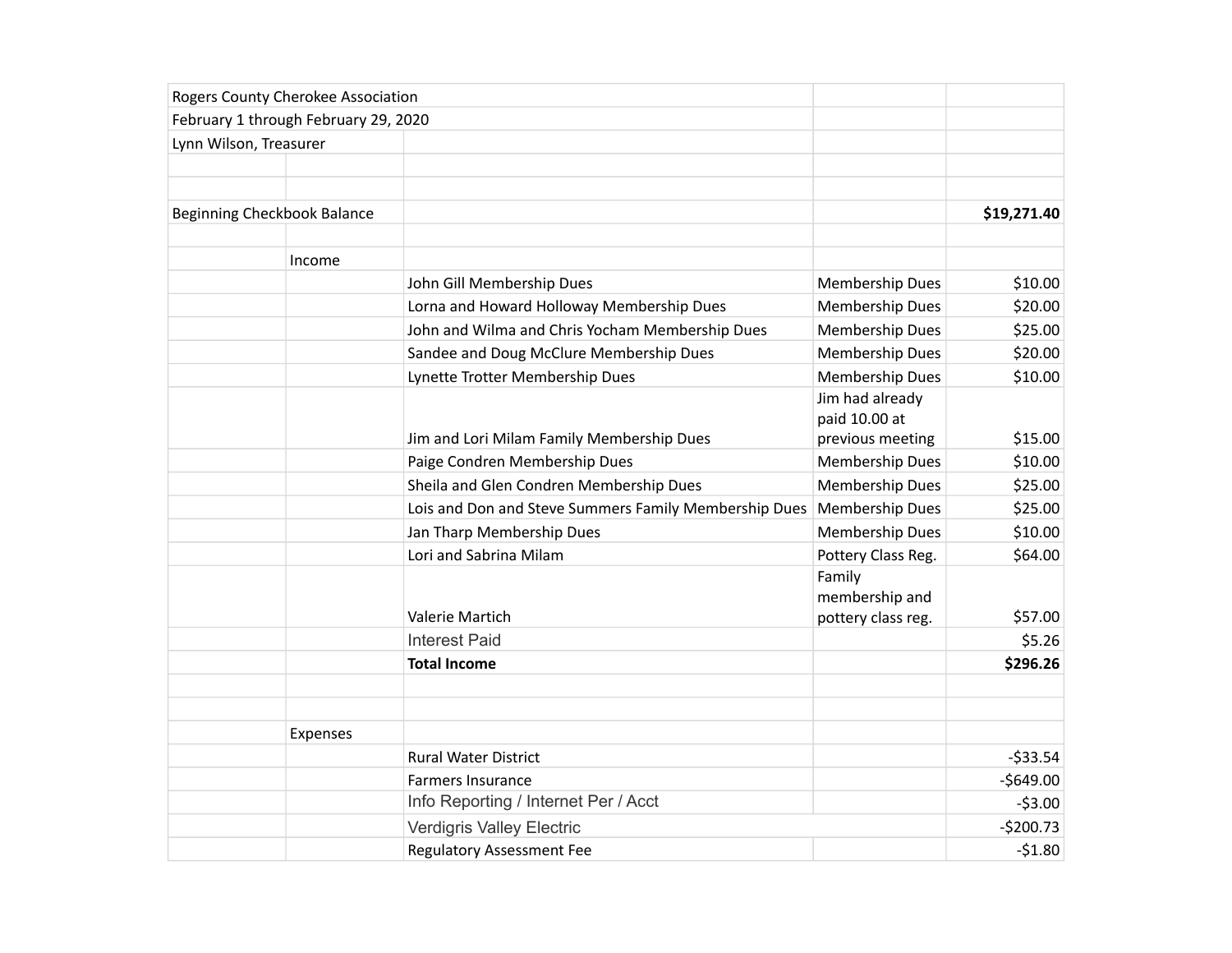|                                                 |  | <b>Total Expenses</b> | -\$888.07   |
|-------------------------------------------------|--|-----------------------|-------------|
|                                                 |  |                       |             |
|                                                 |  |                       |             |
| <b>Ending Checkbook Balance - February 2020</b> |  |                       | \$18,679.59 |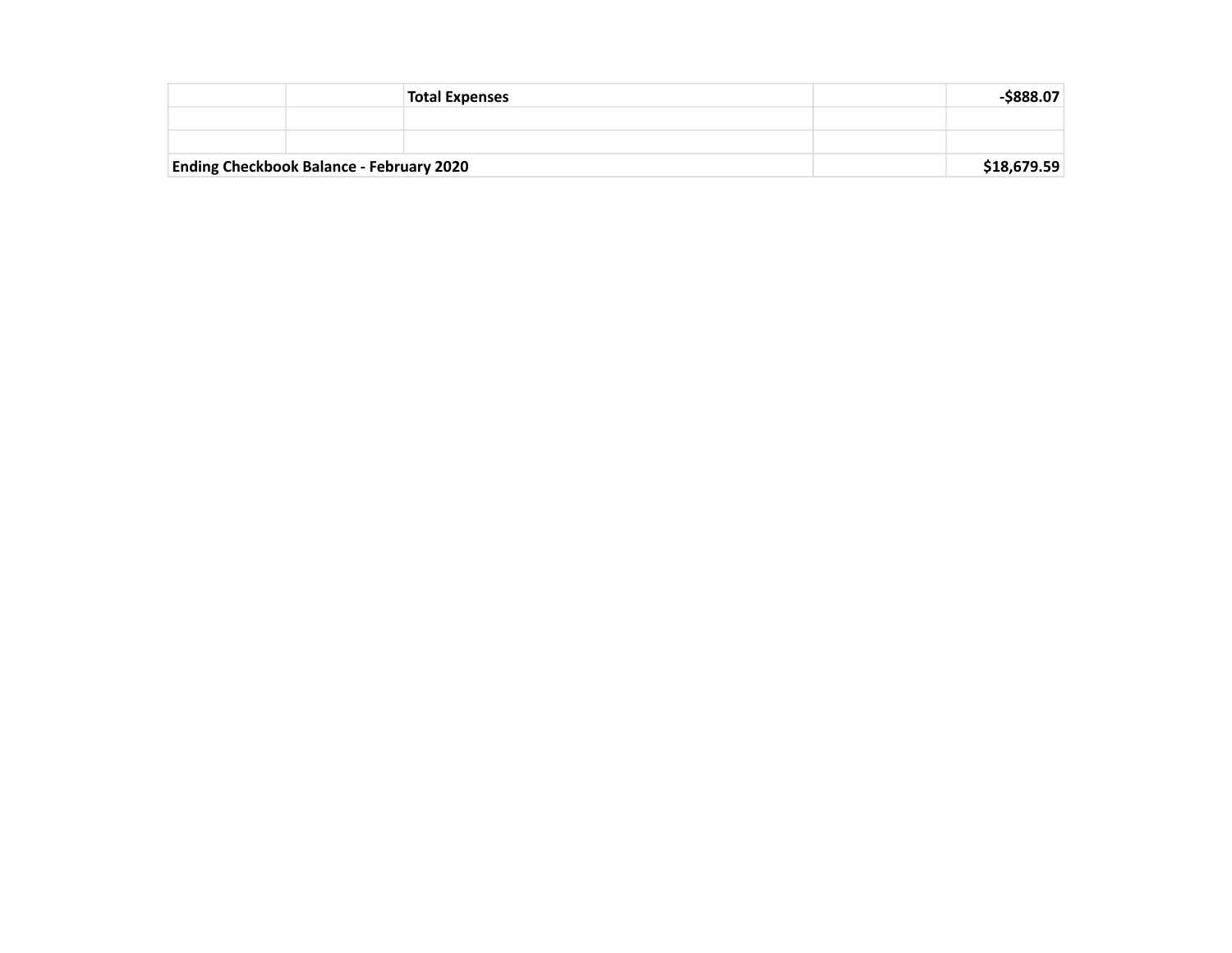|                        | Rogers County Cherokee Association |                                      |                                           |           |             |
|------------------------|------------------------------------|--------------------------------------|-------------------------------------------|-----------|-------------|
|                        | January 1 through January 31, 2019 |                                      |                                           |           |             |
| Lynn Wilson, Treasurer |                                    |                                      |                                           |           |             |
|                        |                                    |                                      |                                           |           |             |
|                        |                                    |                                      |                                           |           |             |
|                        | Beginning Checkbook Balance        |                                      |                                           |           | \$18,008.98 |
|                        |                                    |                                      |                                           |           |             |
|                        | Income                             |                                      |                                           |           |             |
|                        |                                    |                                      | Janees Taylor Family Membership           | \$25.00   |             |
|                        |                                    | Keith Austin Membership              |                                           | \$10.00   |             |
|                        |                                    |                                      | Tara/Brian Hutchison Family Mem           |           |             |
|                        |                                    |                                      | Doug and Cara Cowan Watts Mem             | \$20.00   |             |
|                        |                                    |                                      | Amy Pinkerton Family Membership           |           |             |
|                        |                                    |                                      | Beverly & Curly Cowan Membersh            |           |             |
|                        |                                    |                                      | Ken McSpadden Family Membersh             |           |             |
|                        |                                    |                                      | Jim Millan Membership                     |           |             |
|                        |                                    |                                      | <b>Tulsa Pier Drilling Donation</b>       |           |             |
|                        |                                    | Cara Cowan-Watts Donation            |                                           | \$250.00  |             |
|                        |                                    | Janees Taylor Donation               |                                           | \$500.00  |             |
|                        |                                    | Jamie Rowe Membership                |                                           | \$10.00   |             |
|                        |                                    | <b>Brett Cowan Family Membership</b> |                                           | \$25.00   |             |
|                        |                                    |                                      | <b>Building Rental (Tara Hutchison)</b>   |           |             |
|                        |                                    |                                      | <b>Building Rental (Brian Hendrickson</b> |           |             |
|                        |                                    | Lynn Wilson Family Membership        |                                           | \$23.97   |             |
|                        |                                    | Daniel Culp Family Membership        |                                           | \$23.97   |             |
|                        |                                    | <b>Interest Earned</b>               |                                           | \$5.41    |             |
|                        |                                    |                                      |                                           |           | \$1,344.85  |
|                        |                                    | Total                                |                                           |           |             |
|                        |                                    |                                      |                                           |           |             |
|                        |                                    |                                      |                                           |           |             |
|                        | Expenses                           |                                      |                                           |           |             |
|                        |                                    | RWD#8                                |                                           | $-532.50$ |             |
|                        |                                    | <b>Regulartory Assessment Fee</b>    |                                           | $-51.87$  |             |